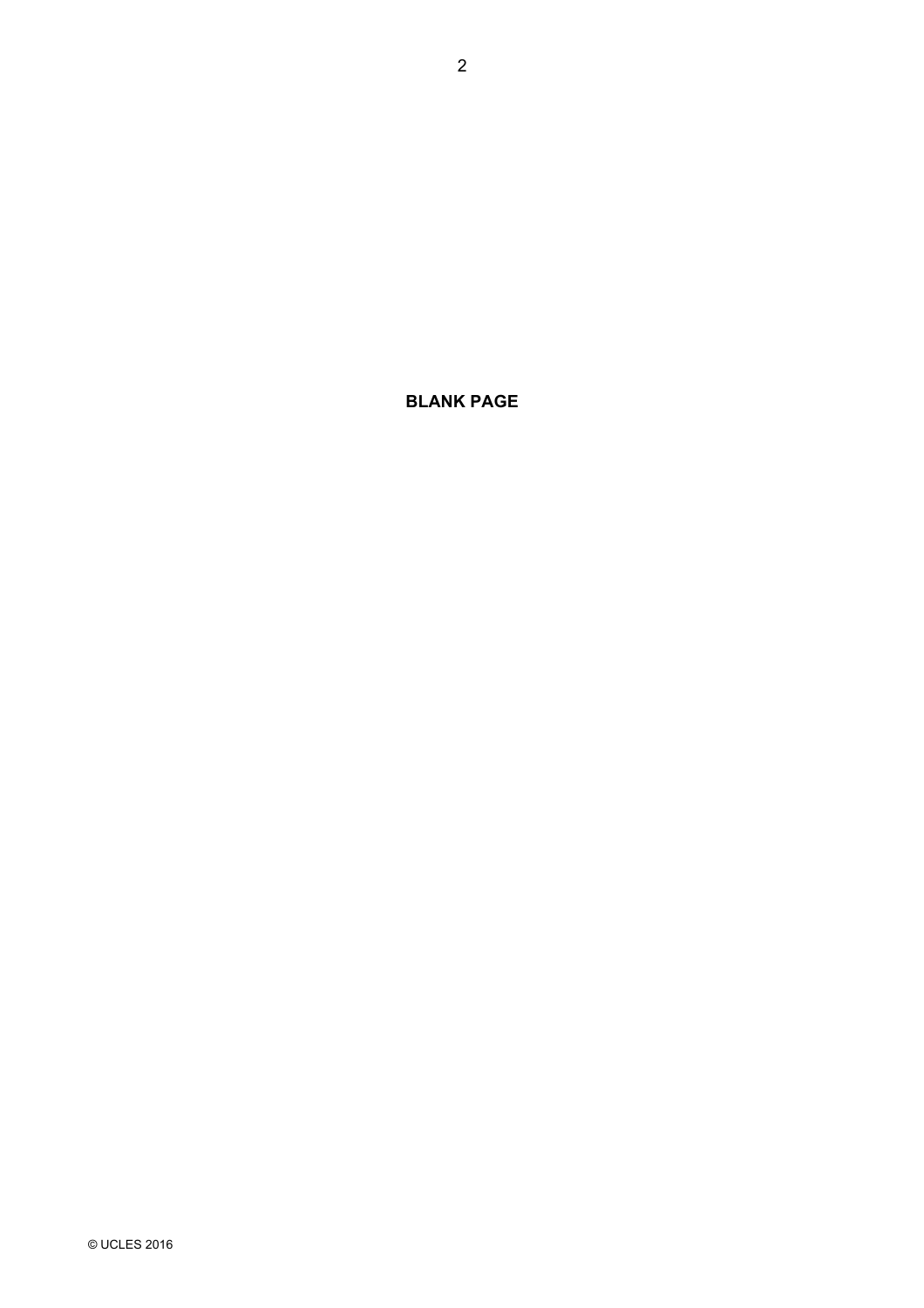**1** The diagram shows a kidney and its associated vessels from a healthy individual.



Which row correctly identifies the vessels along with the concentration of urea they contain?

|   | lowest concentration of urea | highest concentration of urea |
|---|------------------------------|-------------------------------|
| A | 1 is the aorta               | 2 is the vena cava            |
| в | 1 is the vena cava           | 2 is the aorta                |
| C | 3 is the renal artery        | 5 is the urethra              |
| D | 3 is the renal vein          | 5 is the ureter               |
| Е | 4 is the renal vein          | 5 is the ureter               |
|   | 4 is the renal artery        | 5 is the urethra              |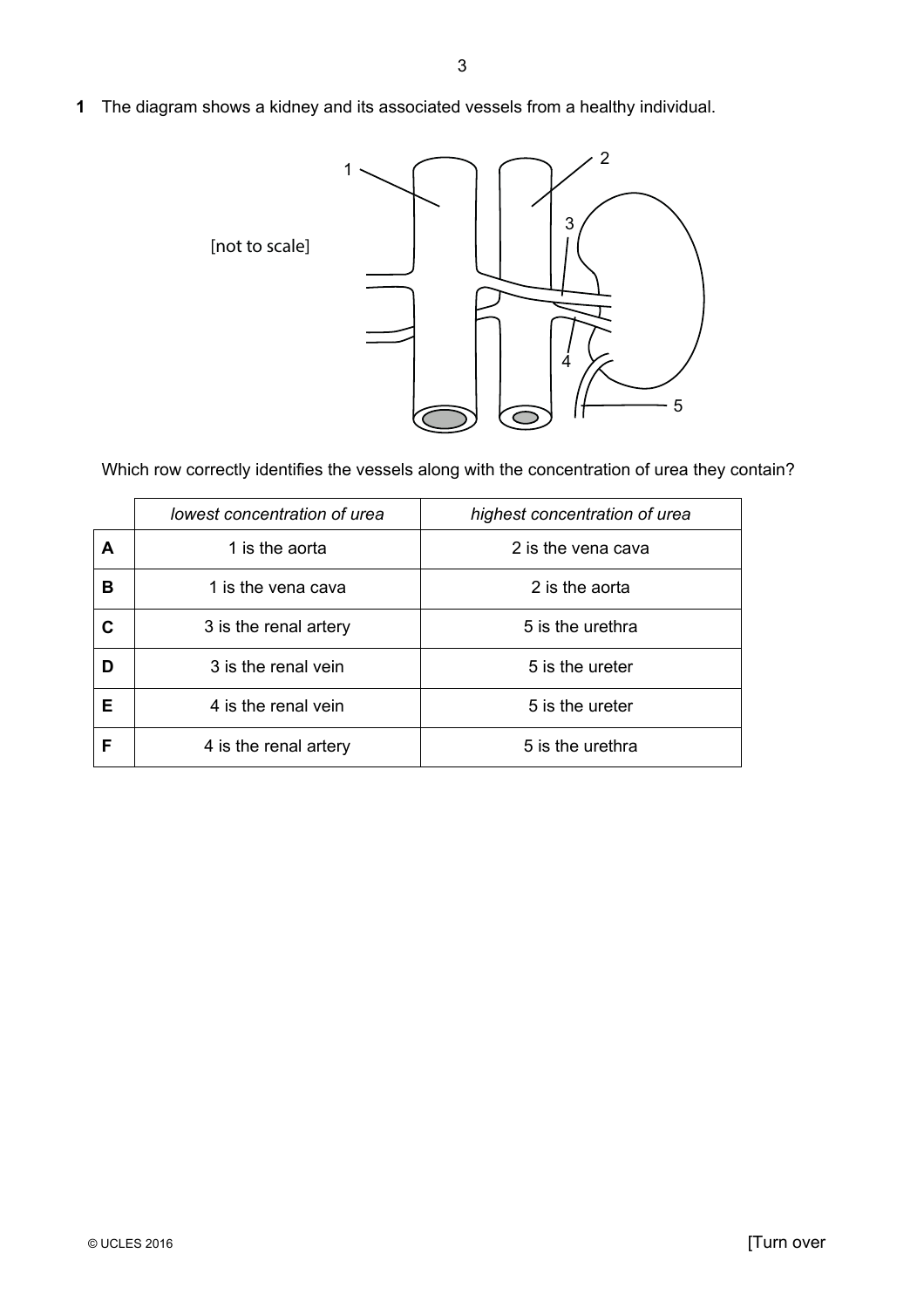**2** Element X has the electronic structure 2, 8, 3.

Which of the following statements about this element are correct?

- **1** The element is in Group 12, Period 3 of the Periodic Table.
- **2** The element reacts with oxygen to form a compound with the formula  $X_2O_3$ .
- **3** The element reacts with bromine to form a compound with the formula XBr<sub>3</sub>.
- **4** The atomic number of the element is 13.
- **5** The element is an alkali metal.
- **A** 1 and 5 only
- **B** 2 and 3 only
- **C** 2 and 5 only
- **D** 3 and 4 only
- **E** 1, 4 and 5 only
- **F** 2, 3 and 4 only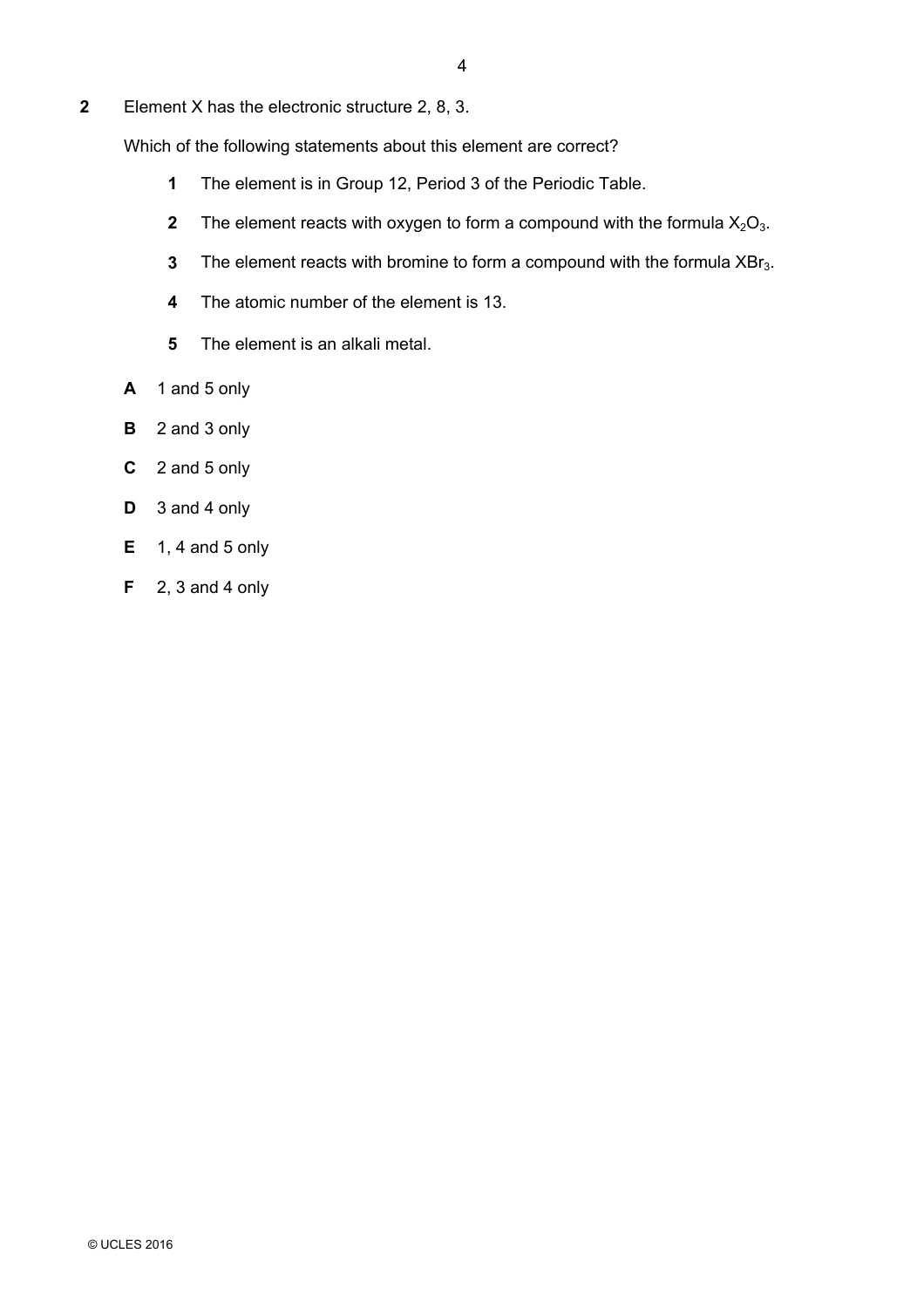**3** A student carries out an experiment to determine the density of the material from which two identical solid objects are made. She uses a balance and a measuring cylinder containing a fixed volume of liquid. The diagrams show different stages of her experiment, with some of the readings on the balance and some on the measuring cylinder.

5



Which calculation should be used to determine the density of the material from which the objects are made?

**A**  50  $\frac{280}{25}$  g/cm<sup>3</sup> **B**  300  $\frac{280}{222}$  g/cm<sup>3</sup> **C**  350  $\frac{280}{272}$  g/cm<sup>3</sup> **D**  50  $\frac{300}{20}$  g/cm<sup>3</sup> **E**  100  $\frac{300}{120}$  g/cm<sup>3</sup> **F**  350  $\frac{600}{270}$  g/cm<sup>3</sup> **G**  350  $\frac{750}{250}$  g/cm<sup>3</sup> **H**   $\frac{770}{272}$  g/cm<sup>3</sup>

350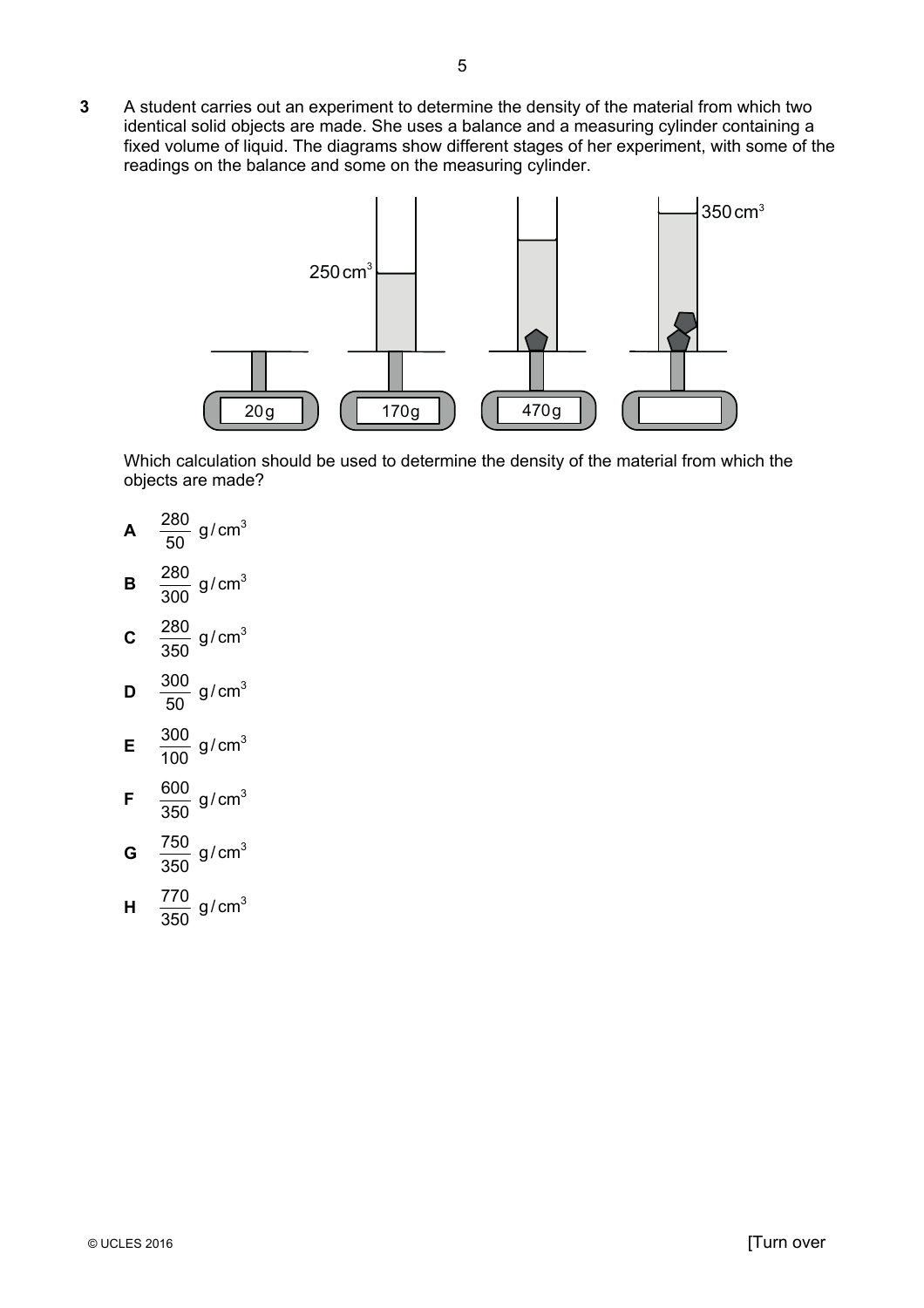**4** A straight line passes through the points P ( − 3, 3) and Q (6, 9).

Which one of the following is an equation of a straight line which is parallel to PQ?

**A** 
$$
y = \frac{2x}{3} - 3
$$
  
\n**B**  $y = \frac{3x}{2} - 8$   
\n**C**  $y = \frac{x}{4} - \frac{1}{2}$   
\n**D**  $y = \frac{x}{2} - 2$ 

**E**  $y = 2x - 11$ 

$$
F \qquad y = 4x - 23
$$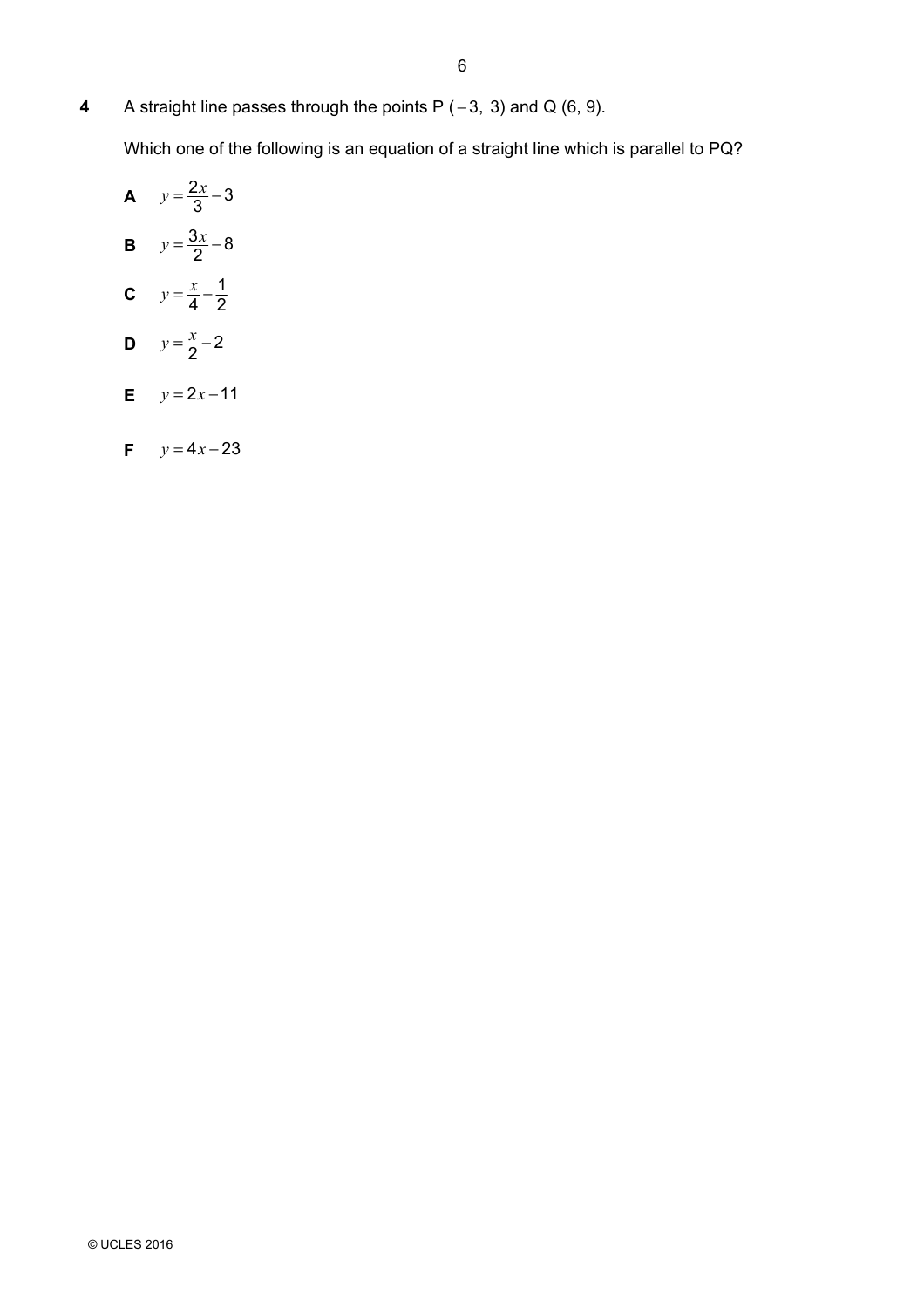**5** The diagram shows some of the stages of how a length of DNA can be removed from one organism and introduced into another organism.



Which row is correct?

|   | W is a     | $X$ is a           | Y is a             | Z is a             |
|---|------------|--------------------|--------------------|--------------------|
| Α | chromosome | restriction enzyme | restriction enzyme | restriction enzyme |
| в | chromosome | restriction enzyme | restriction enzyme | ligase             |
| C | chromosome | ligase             | ligase             | ligase             |
| D | gene       | ligase             | restriction enzyme | ligase             |
| Е | gene       | ligase             | ligase             | restriction enzyme |
| F | gene       | restriction enzyme | ligase             | restriction enzyme |

#### **6** Which one of the following mixtures could **not** be separated using the technique given?

| mixture                                        |                           | separating technique    |
|------------------------------------------------|---------------------------|-------------------------|
| calcium carbonate and water<br>A               |                           | evaporation             |
| в                                              | pentane and octane        | fractional distillation |
| С                                              | silicon dioxide and water | filtration              |
| sodium chloride and water<br>distillation<br>D |                           |                         |
| Е                                              | ethanol and water         | separating funnel       |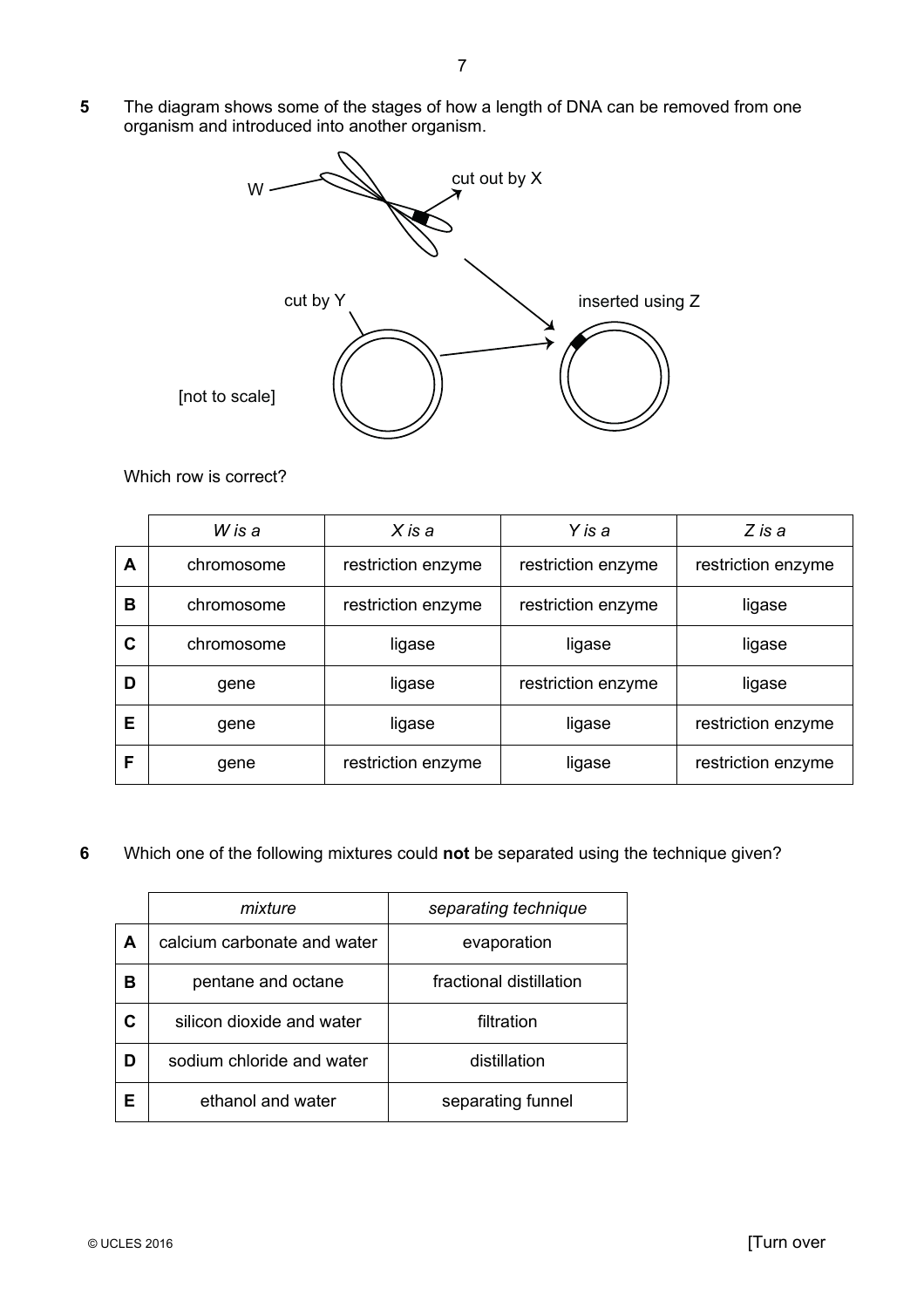**7** Nickel has an atomic number of 28. The mass numbers of four of its isotopes are 58, 60, 61 and 62.

Below are three statements about these isotopes of nickel.

- **1** All of them have the same chemical properties.
- **2** All of them have nuclei containing 28 protons.
- **3** One of them has a nucleus that contains 62 neutrons.

Which statement(s) is/are correct?

- **A** 1 only
- **B** 2 only
- **C** 3 only
- **D** 1 and 2 only
- **E** 1 and 3 only
- **F** 2 and 3 only
- **G** 1, 2 and 3
- **H** none of them
- **8** The mean mass of a group of N people is 75kg.

Jim, Karen and Leroy join this group, without anyone leaving; the new mean mass is 78kg.

The mean mass of Jim, Karen and Leroy is 90 kg.

What is the value of N?

- **A** 4
- **B** 12
- **C** 15
- **D** 30
- **E** 48
- **F** 90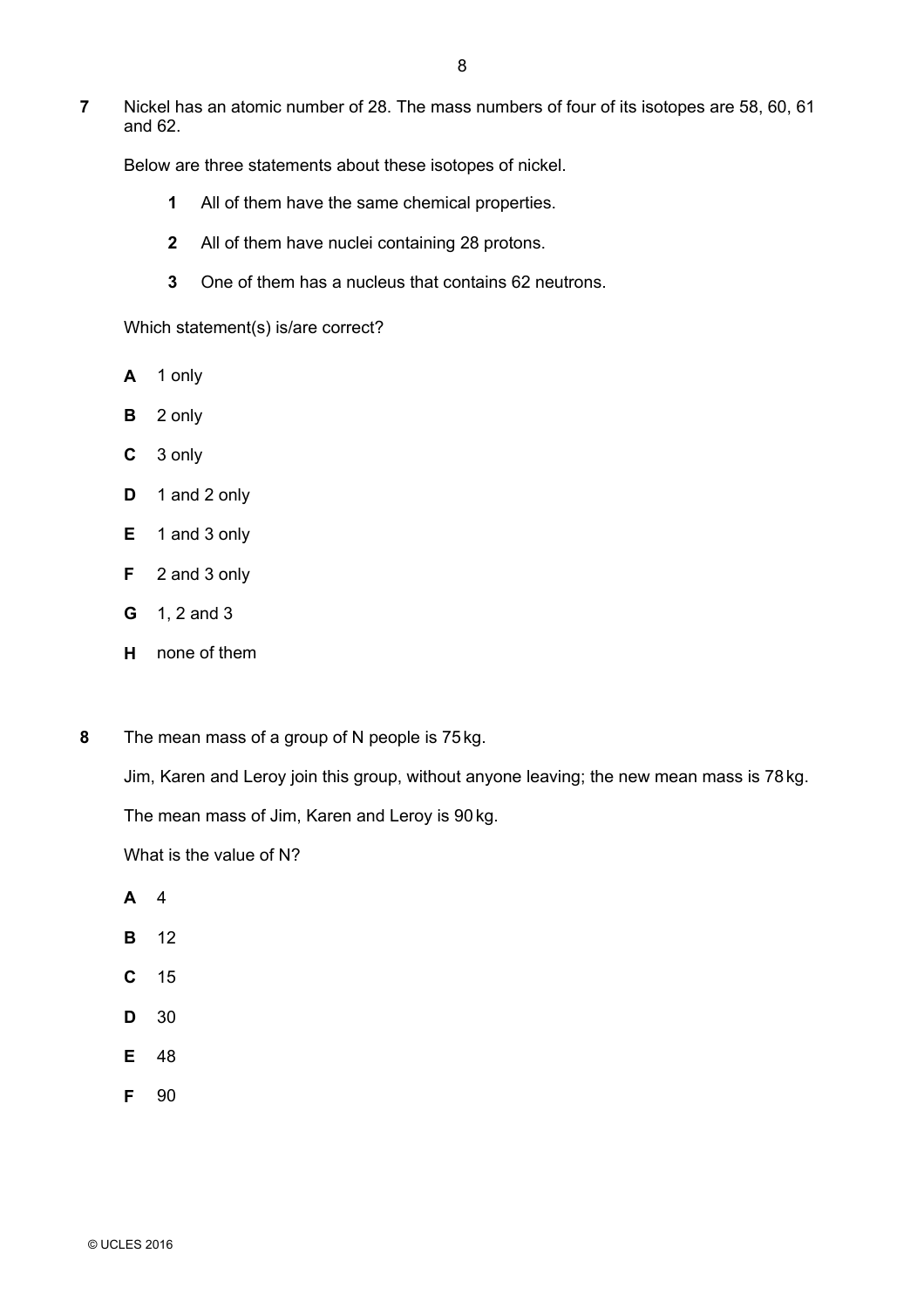- **9** The following statements are features of an enzyme from a healthy human.
	- **1** It works at an optimum pH below 4.
	- **2** It digests a substrate into amino acids.
	- **3** It works at an optimum temperature of approximately 37°C.

Which enzyme has these features?

- **A** amylase in the mouth
- **B** amylase from the pancreas
- **C** lipase in the mouth
- **D** lipase from the pancreas
- **E** protease from the small intestine
- **F** protease from the stomach
- **10** Mohr's Salt is a common laboratory reagent. Use the information of the most abundant isotopes below to calculate the formula mass, *M*r, of the hydrated salt.

Formula of Mohr's Salt:  $(NH_4)_2Fe(SO_4)_2.6H_2O$ 

Most abundant isotopes:  ${}^{1}_{1}$ H,  ${}^{14}_{7}$ N,  ${}^{16}_{8}$ O,  ${}^{32}_{16}$ S,  ${}^{56}_{26}$ Fe

- **A** 144
- **B** 204
- **C** 284
- **D** 360
- **E** 374
- **F** 392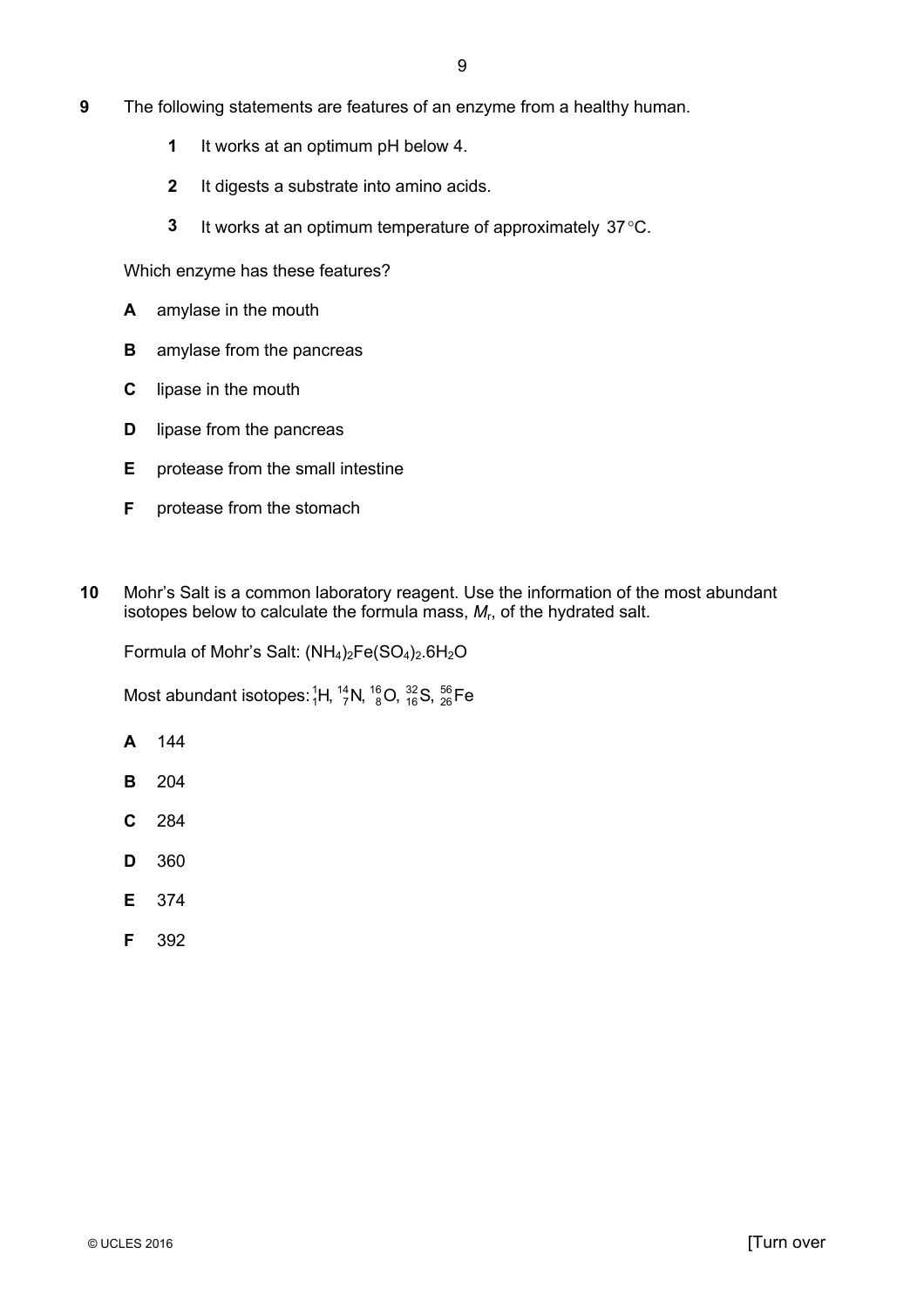**11** An AC voltage is induced in a coil of wire when it is rotated in a magnetic field.

This voltage can be displayed on the screen of an instrument called an oscilloscope, which shows the variation of the induced voltage on the *y*-axis plotted against time on the *x*-axis.

The oscilloscope trace below is the result of rotating a coil at a constant speed in a uniform magnetic field.



Which one of the following traces would result from rotating the coil at a faster constant speed, whilst keeping all other conditions unchanged? (The scales on the axes do not change.)

 $\overline{\mathsf{x}}$ 



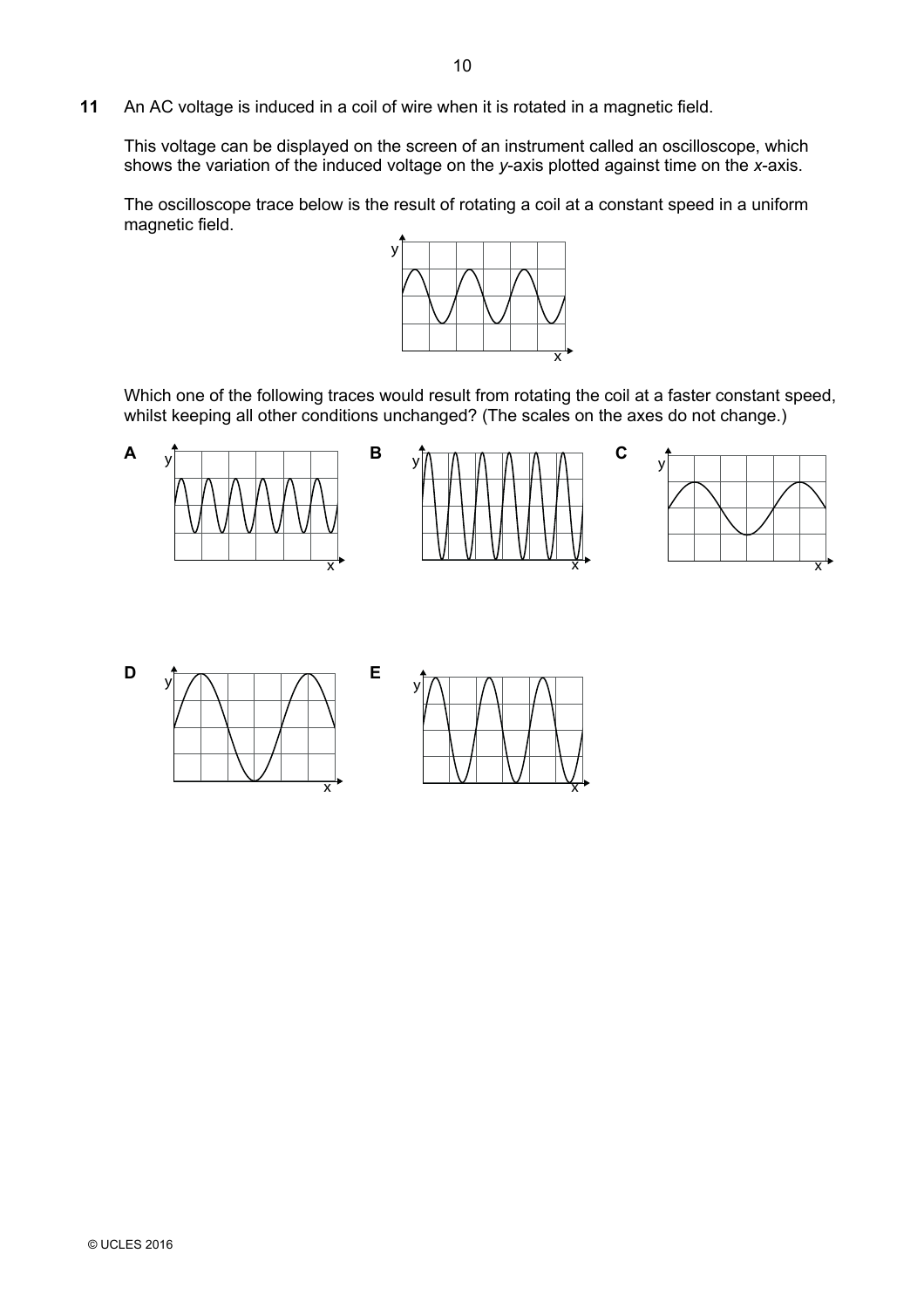**12** The diagram represents the circular cross-section of an artery with external diameter *d* of 1.6 cm. The thickness *t* of the artery wall is 1mm.



What is the internal cross-sectional area of the artery (shaded in the diagram)?

- **A**  $0.36πmm^2$
- **B**  $14\pi$  mm<sup>2</sup>
- **C**  $15\pi$  mm<sup>2</sup>
- **D**  $49\pi$  mm<sup>2</sup>
- **E**  $225\pi$  mm<sup>2</sup>
- **13** Which of the following molecules are involved in **both** aerobic and anaerobic respiration in a healthy human?
	- **1** carbon dioxide
	- **2** glucose
	- **3** lactic acid
	- **A** 1 only
	- **B** 2 only
	- **C** 1 and 2 only
	- **D** 1 and 3 only
	- **E** 2 and 3 only
	- **F** 1, 2 and 3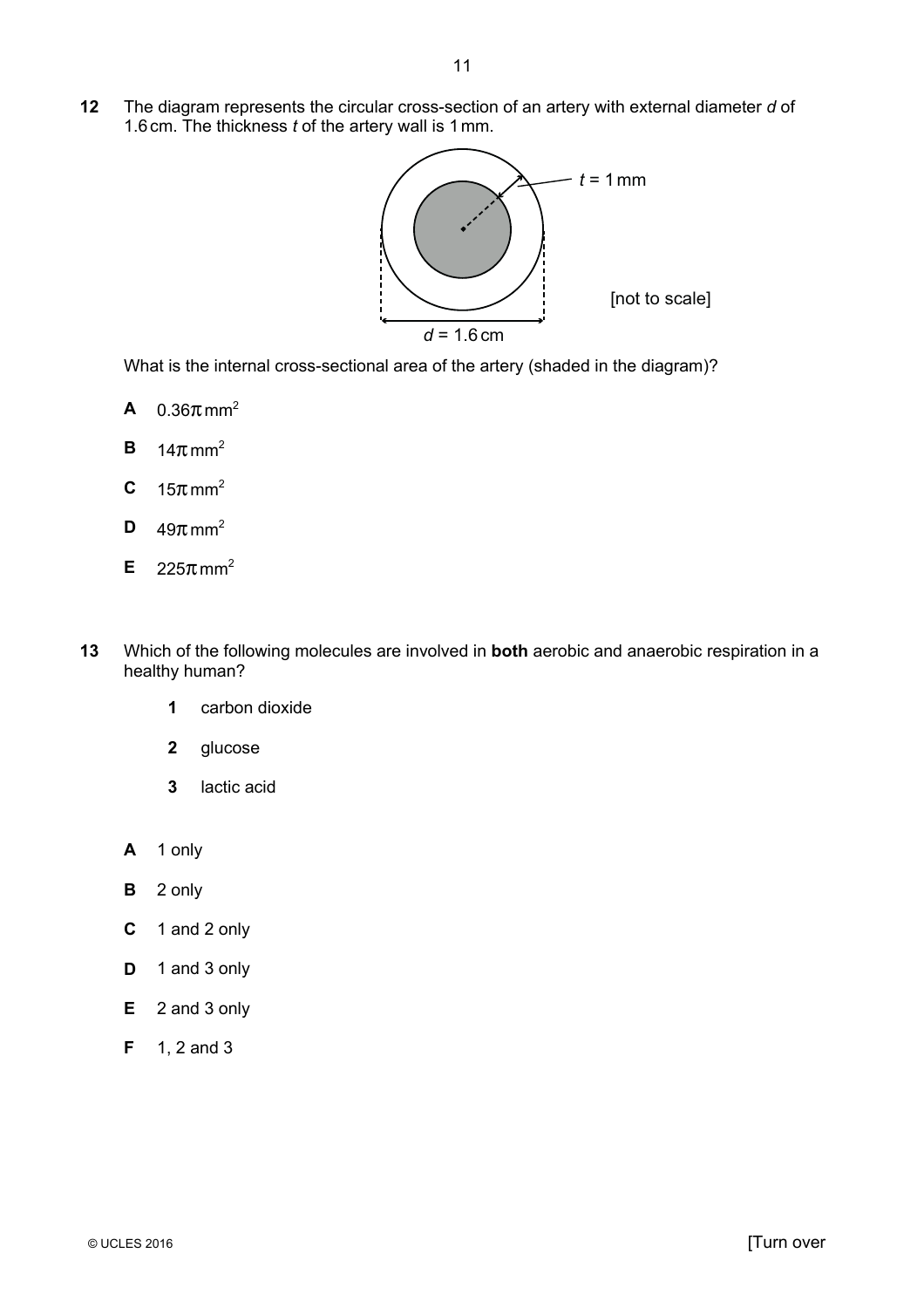**14** Identify the correct products of electrolysis of the following electrolytes.

|   | electrolyte being<br>electrolysed | product at positive inert<br>electrode (anode) | product at negative inert<br>electrode (cathode) |
|---|-----------------------------------|------------------------------------------------|--------------------------------------------------|
| A | aqueous calcium bromide           | bromine                                        | calcium                                          |
| в | aqueous copper nitrate            | nitrogen                                       | copper                                           |
| C | aqueous potassium sulfate         | oxygen                                         | hydrogen                                         |
| D | molten aluminium oxide            | aluminium                                      | oxygen                                           |
| Е | molten sodium chloride            | chlorine                                       | hydrogen                                         |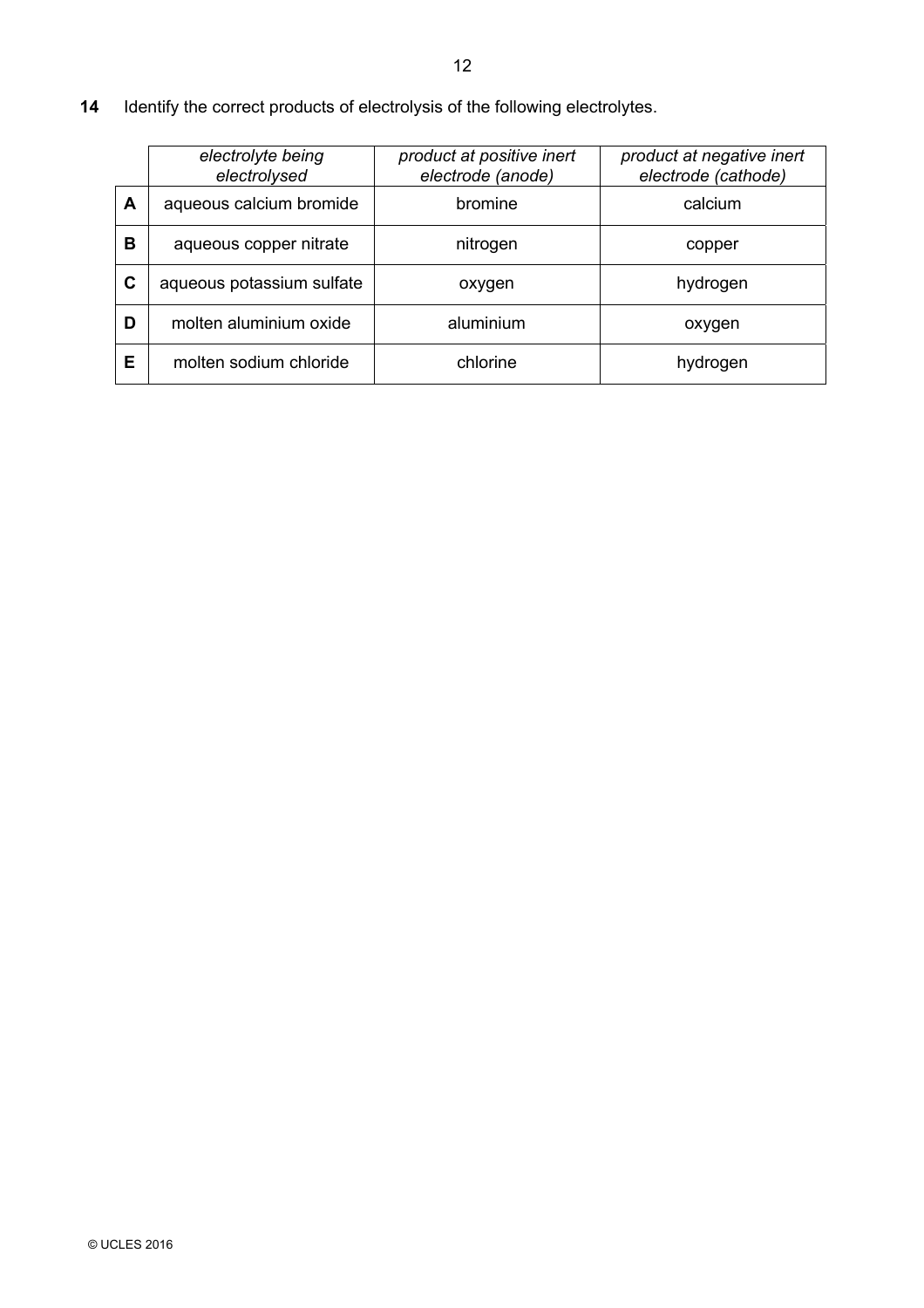**15** The diagram represents a satellite communication link between two points on Earth. The distances between the transmitting station, the satellite and the receiving station are shown.

The frequency of the waves used for the link can be taken as  $1.5 \times 10^{10}$  Hz, and the speed of light as  $3.0 \times 10^8$  m/s.



What type of wave is used in such a link, and what is the time delay between a signal being transmitted and then being received at the receiving station?

| type of wave |             | time delay (s) |
|--------------|-------------|----------------|
| A            | microwave   | 0.0015         |
| в            | microwave   | 0.0030         |
| C            | microwave   | 0.15           |
| D            | microwave   | 0.30           |
| Е            | ultraviolet | 0.0015         |
| F            | ultraviolet | 0.0030         |
| G            | ultraviolet | 0.15           |
| н            | ultraviolet | 0.30           |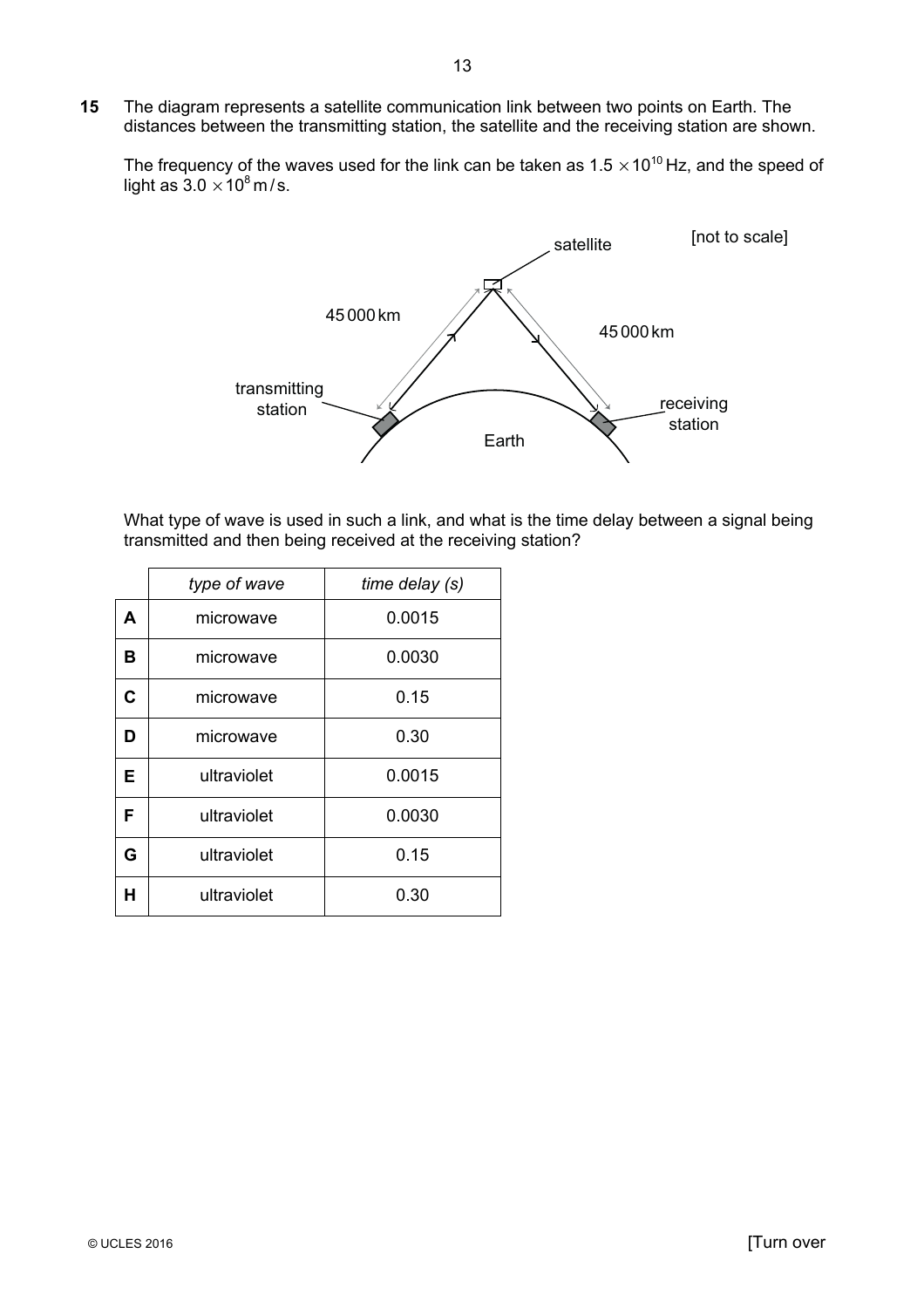**16** The diagram shows a quadrilateral PQRS.



Given that  $\tan \theta = \frac{4}{3}$ , what is the area of the quadrilateral PQRS?

- **A**  $34 \text{ cm}^2$
- $\mathbf{B}$  36 cm<sup>2</sup>
- **C**  $64 \text{ cm}^2$
- **D**  $88 \text{ cm}^2$
- **E**  $112 \text{ cm}^2$
- **17** Which of the following statements could describe the result of a single mutation of a gene coding for a protease enzyme in a fertilised human egg cell?
	- **1** A new allele is formed coding for a protease enzyme that works more efficiently.
	- **2** A new allele is formed coding for a protease enzyme that works less efficiently.
	- **3** A new allele is formed coding for a non-functional protein that has no effect on the cell.
	- **4** A new allele is formed coding for a non-functional protein that has a negative effect on the cell.
	- **A** 1 only
	- **B** 2 only
	- **C** 1 and 2 only
	- **D** 3 and 4 only
	- **E** 1, 2 and 3 only
	- **F** 1, 2 and 4 only
	- **G** 1, 2, 3 and 4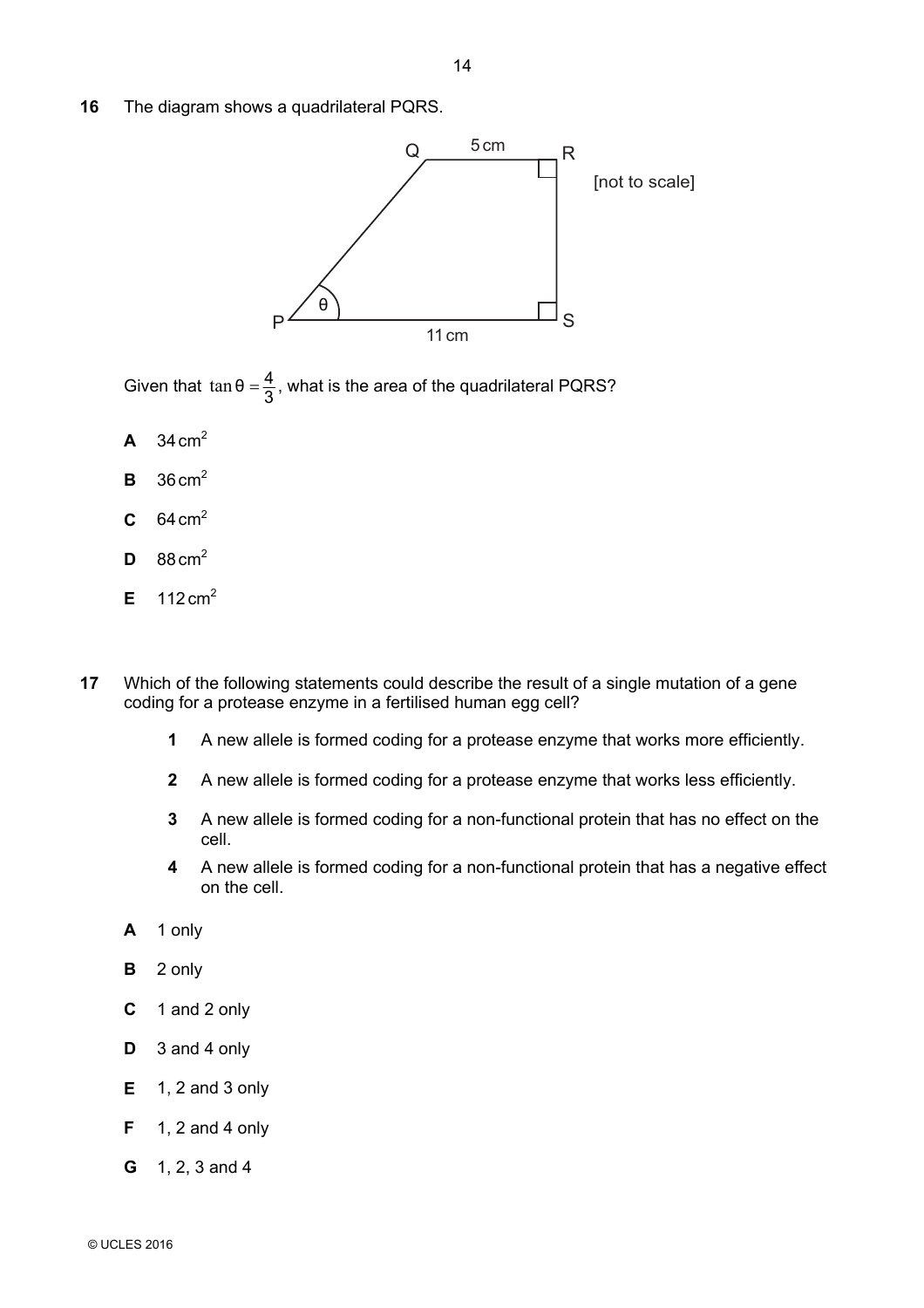- **18** What volume of a 0.10 moldm<sup>-3</sup> solution of NaOH is needed to neutralise 30 cm<sup>3</sup> of a 0.20 mol dm<sup>-3</sup> aqueous solution of a diprotic acid?
	- **A**  $7.5 \text{ cm}^3$
	- **B** 15 cm3
	- **C** 30 cm3
	- $D = 60 \text{ cm}^3$
	- $E = 120 \text{ cm}^3$
- **19** A defibrillator provides an electric shock to a heart to restore its normal rhythm. The energy to do this is 125 J, at a steady voltage of 500V, for a time of 10 milliseconds.

What is the current during this process?

- **A** 2.5 mA
- **B** 25 mA
- **C** 2.5A
- **D** 25A
- **E** 6250A
- **F** 6250 kA

**20** Rearrange the formula  $\frac{a}{b} = \frac{c}{d} + \frac{c}{c}$  $\frac{e}{f}$  to make *f* the subject.

**A** 
$$
f = \frac{bce - ade}{ac}
$$
  
\n**B**  $f = \frac{bc + be - ad}{a}$   
\n**C**  $f = \frac{bde}{ad - bc}$   
\n**D**  $f = \frac{bcd}{ad - be}$ 

**E**  $f = \frac{bc + be}{ad}$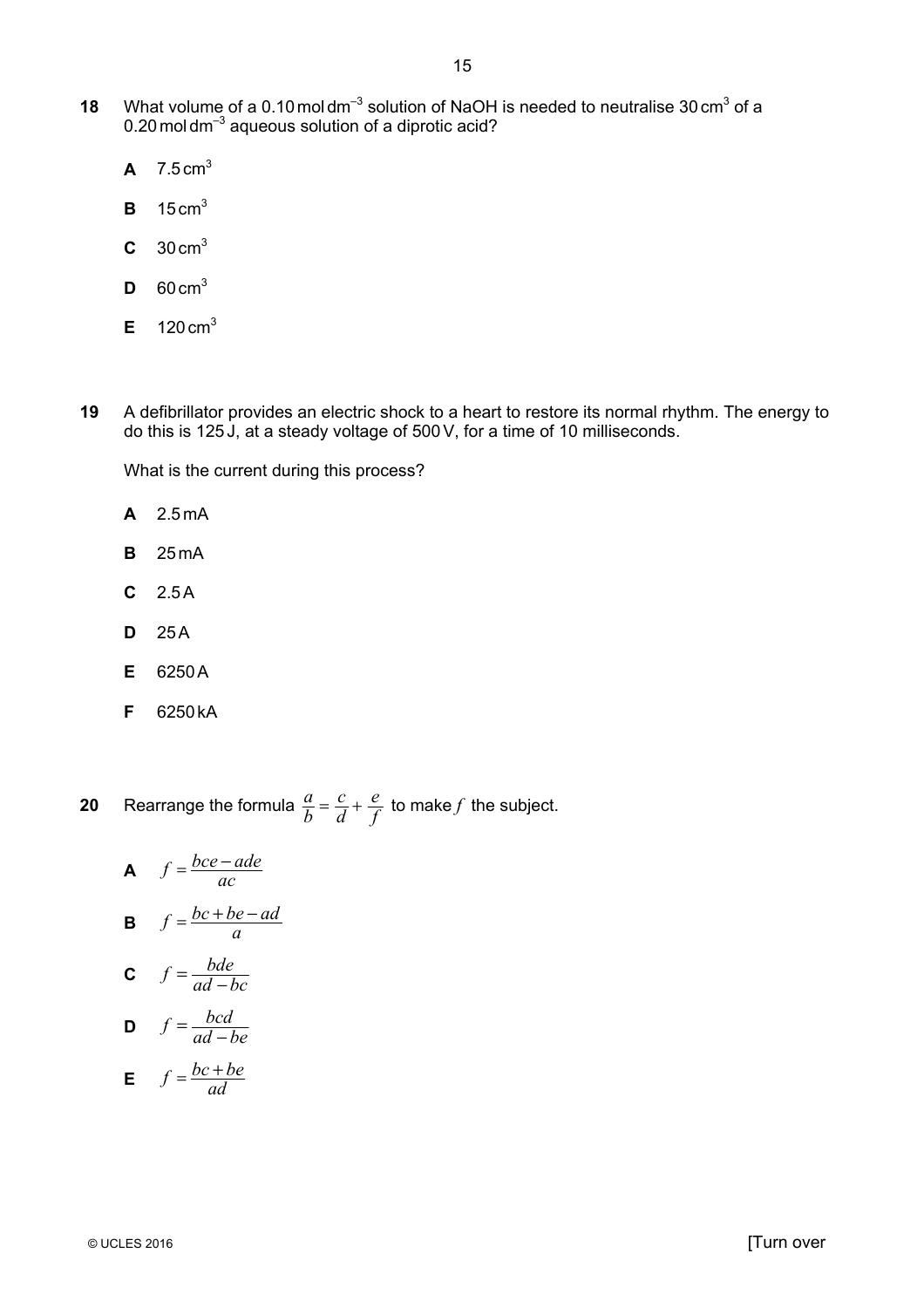- **21** Which statements describe a role of mitosis?
	- **1** asexual reproduction
	- **2** growth of a cell
	- **3** repair of cells
	- **4** stem cell division
	- **A** 1 and 4 only
	- **B** 1, 2 and 3 only
	- **C** 1, 2 and 4 only
	- **D** 1, 3 and 4 only
	- **E** 2, 3 and 4 only
	- **F** 1, 2, 3 and 4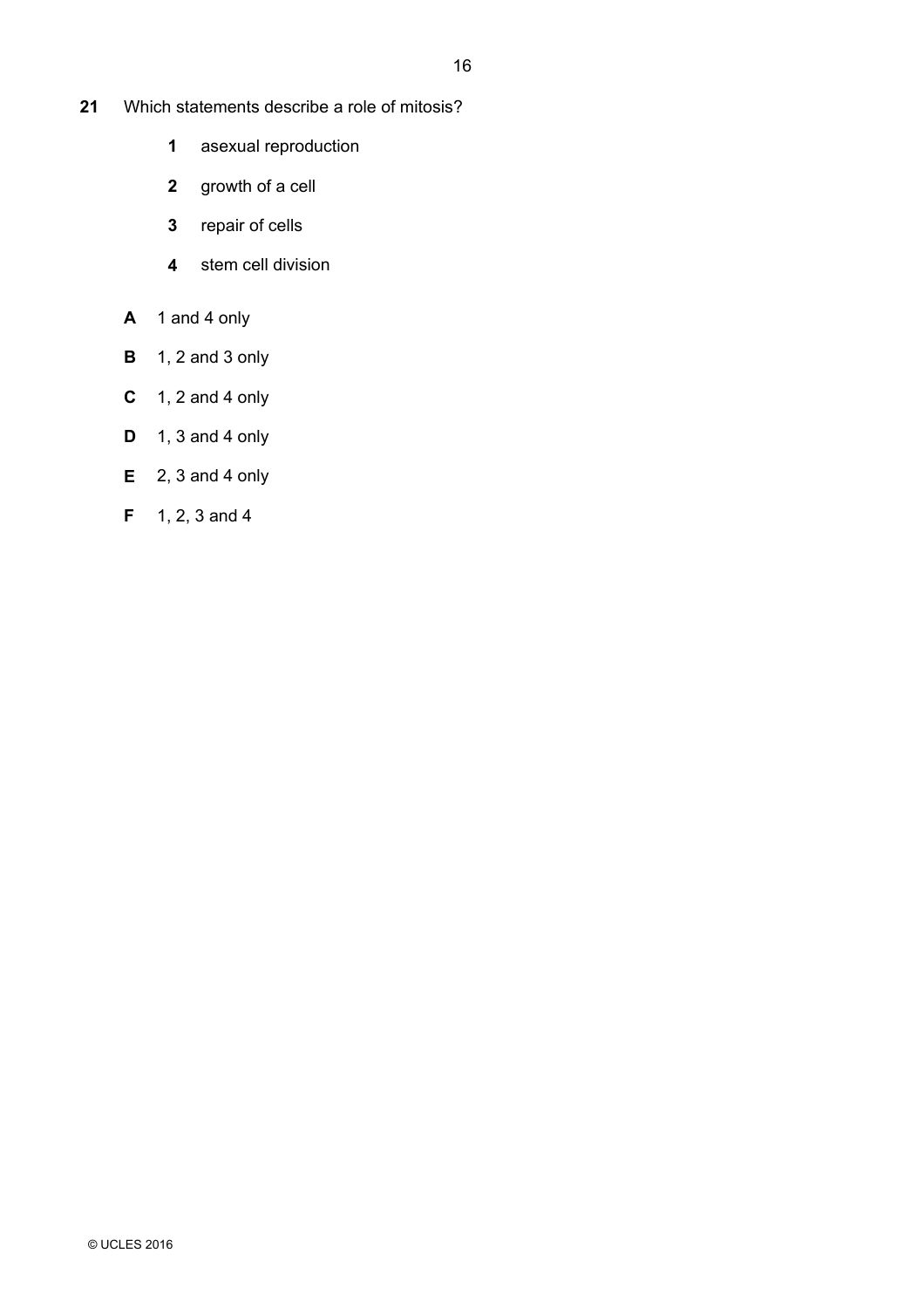**22** Calcium carbonate reacts with hydrochloric acid. The reaction gives off carbon dioxide gas.

Line **X** on the graph shows the volume of carbon dioxide formed against time when 100 cm<sup>3</sup> of 1.0 mol dm<sup>-3</sup> of hydrochloric acid reacts with calcium carbonate chips at  $20^{\circ}$ C. There was an excess of calcium carbonate chips.

 $CaCO<sub>3</sub> + 2HCl \rightarrow CaCl<sub>2</sub> + CO<sub>2</sub> + H<sub>2</sub>O(l)$ 

Which line best represents the volume of carbon dioxide formed against time when the reaction is repeated with 50 cm<sup>3</sup> of 2.0 mol dm<sup>-3</sup> of hydrochloric acid reacting with excess calcium carbonate chips at 20°C?



time

- **A** line A
- **B** line B
- **C** line C
- **D** line D
- **E** line E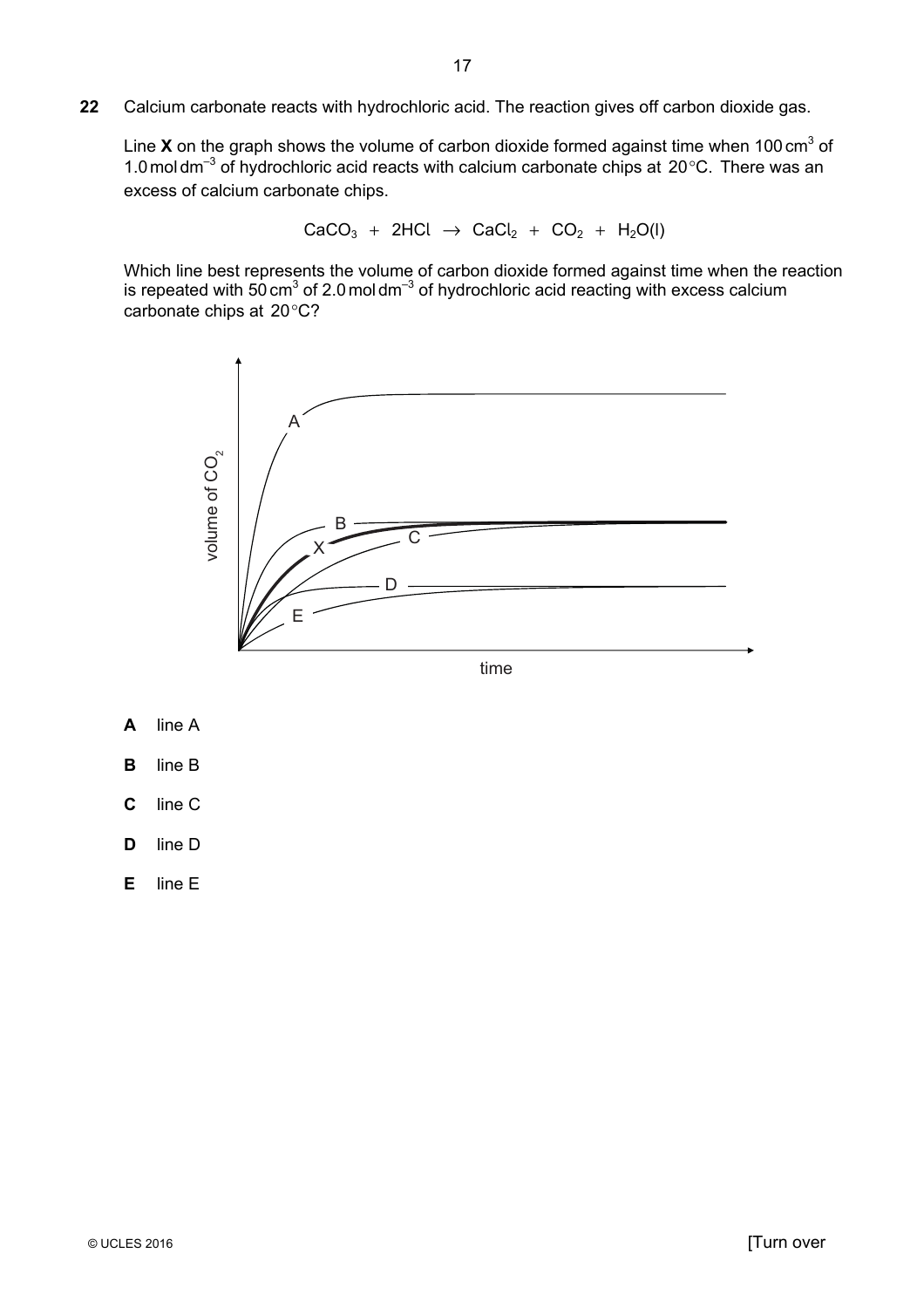**23** An object that has a weight of 15N on Earth is taken to a planet where it has a weight of 3.0 N. The planet has no atmosphere.

Which line in the table correctly shows the mass of the object on the planet, and the kinetic energy it gains after falling from rest near the surface of the planet through a vertical distance of  $10<sub>m</sub>$ ?

|   | mass of object on<br>planet (kg) | kinetic energy after falling<br>10m on planet (J) |
|---|----------------------------------|---------------------------------------------------|
| A | 0.30                             | 0.60                                              |
| в | 0.30                             | 6.0                                               |
| C | 0.30                             | 30                                                |
| D | 1.5                              | 15                                                |
| Е | 1.5                              | 30                                                |
| F | 1.5                              | 150                                               |

(Take the gravitational field strength *g* on Earth to be 10N/ kg.)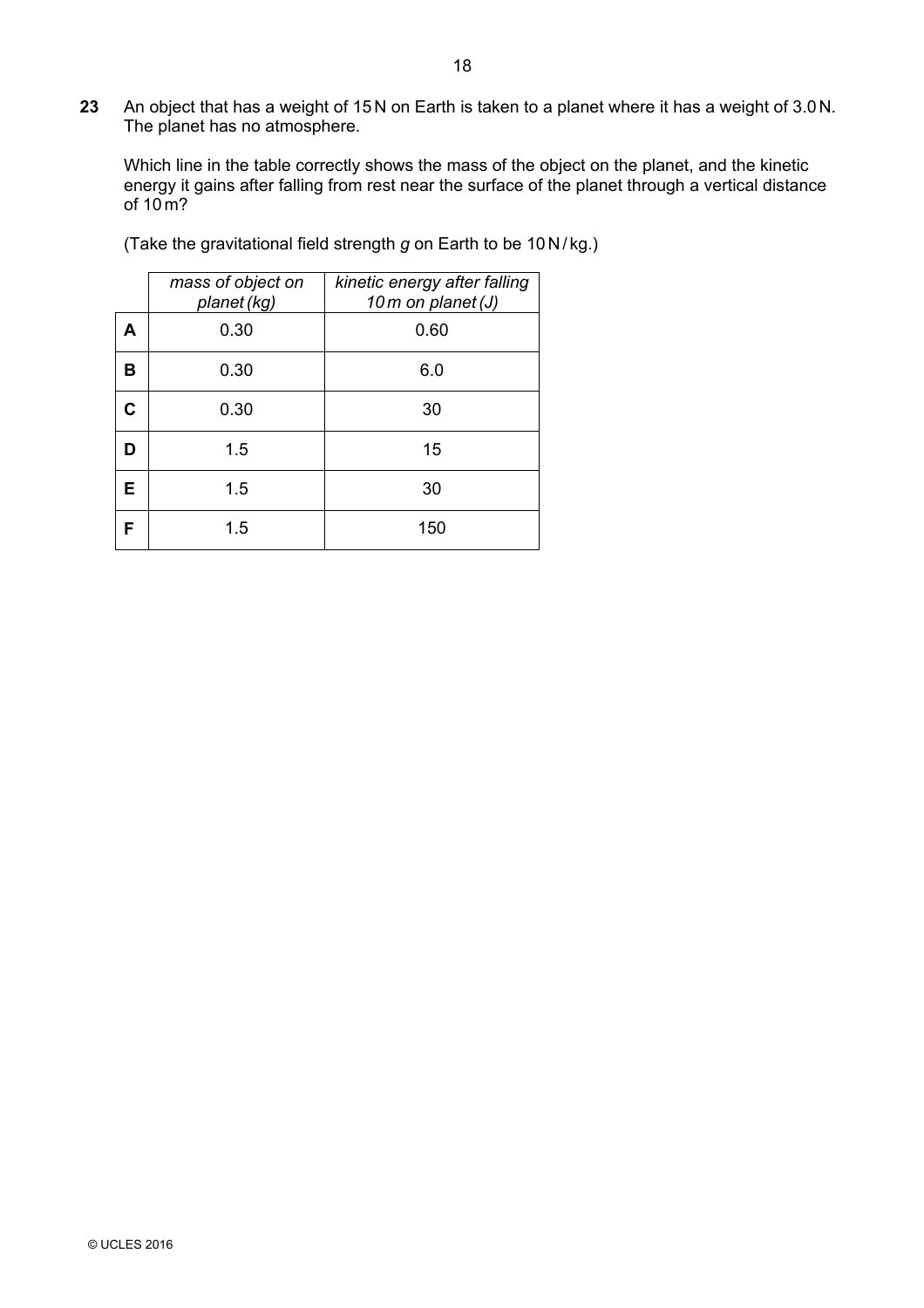**24** Some blood is found at a crime scene. The police know that it belongs to the **one** criminal involved.

A person's red blood cells can have type A antigens, type B antigens, both types or neither type.

In a population:

45% of people have type A antigens but not type B

9% of people have type B antigens but not type A

43% of people have neither type of antigen

3% of people have both types of antigen

An antibody test shows that there are type B antigens present in the red blood cells at the crime scene.

What is the probability that the criminal's red blood cells have **both** type A and type B antigens?

4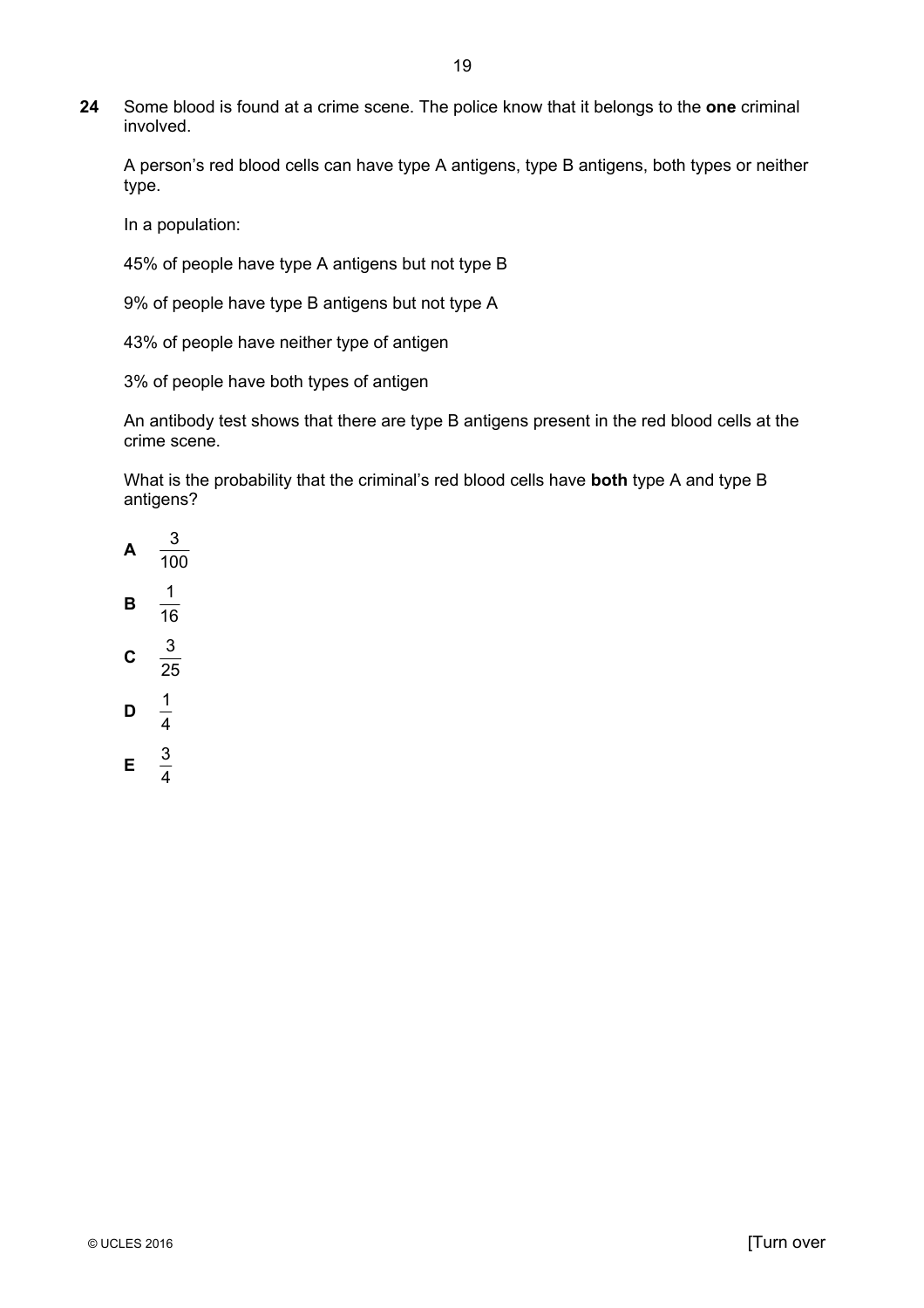**25** An experiment was carried out to investigate a gene for coat colour in mice.

The diagram shows the results of **three** crosses between different mice, producing three different families, P, Q and R.



What is the maximum possible number of heterozygous mice shown in the diagram?

- **A** 2
- **B** 3
- **C** 4
- **D** 5
- **E** 6
- **F** 7
- **G** 8
- **H** 12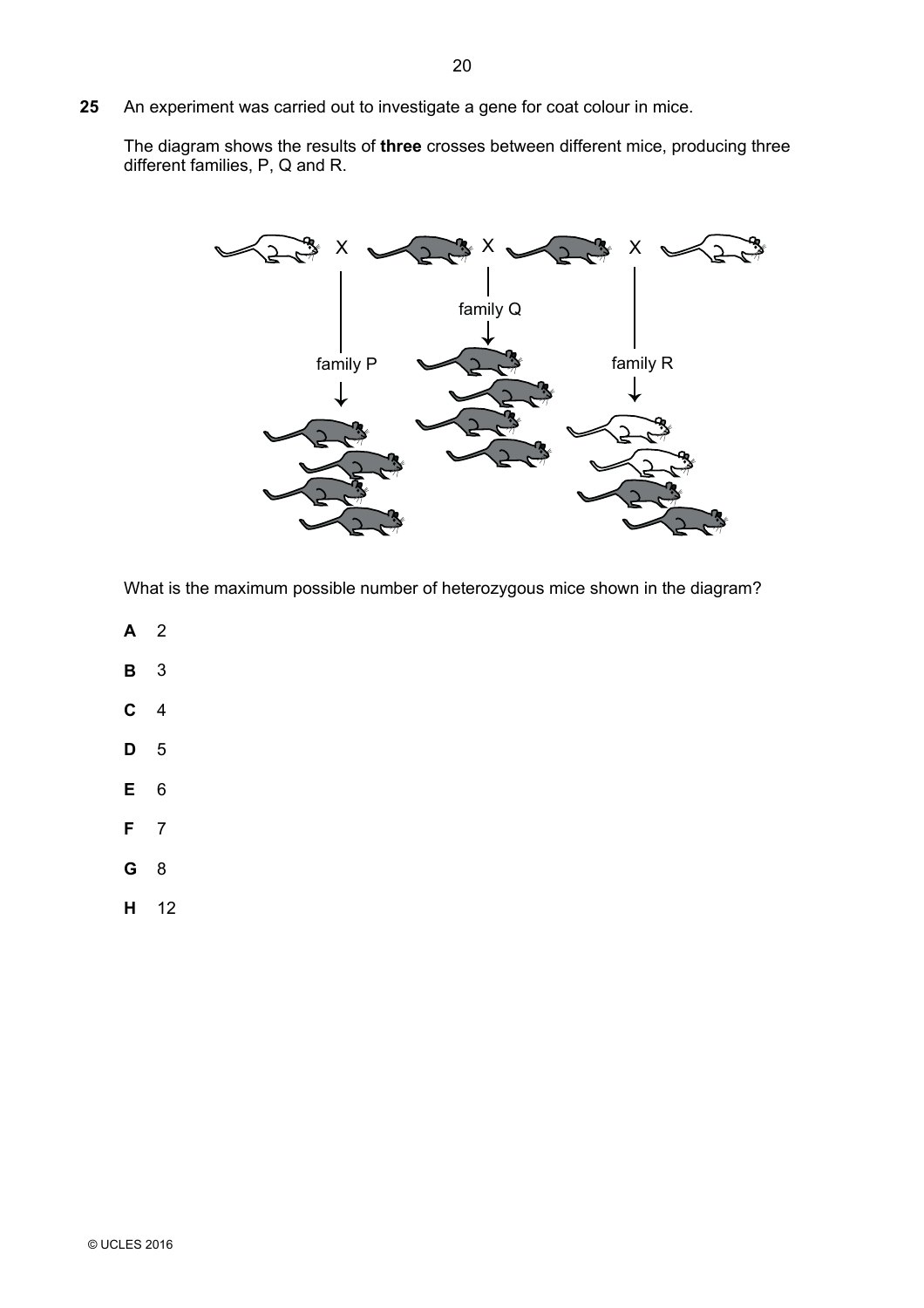**26** The gases X and Y react with each other to produce gas Z according to the equation:

 $2X(g) + Y(g) \rightarrow 2Z(g)$ 

100 cm<sup>3</sup> of X was mixed with 10 cm<sup>3</sup> of Y, in a freely moving gas syringe sealed with a rubber cap. The reaction went to completion. All volumes were measured at the same temperature and pressure.



What is the final volume of gas in the syringe?

- $A$  20 cm<sup>3</sup>
- **B** 55cm3
- **C** 80 cm3
- **D** 100 cm3
- $E = 110 \text{ cm}^3$
- $F = 120 \text{ cm}^3$
- **27** Light travels through glass at a speed which is  $\frac{2}{3}$  of its speed through air.

Light travels through water at a speed which is  $\frac{3}{4}$  of its speed through air.

A ray of light has a wavelength of 360 nm when travelling through water.

What is the wavelength of this ray of light when travelling through glass?

**END OF TEST** 

- **A** 180 nm
- **B** 240 nm
- **C** 320 nm
- **D** 330 nm
- **E** 390 nm
- **F** 540 nm
- **G** 720 nm